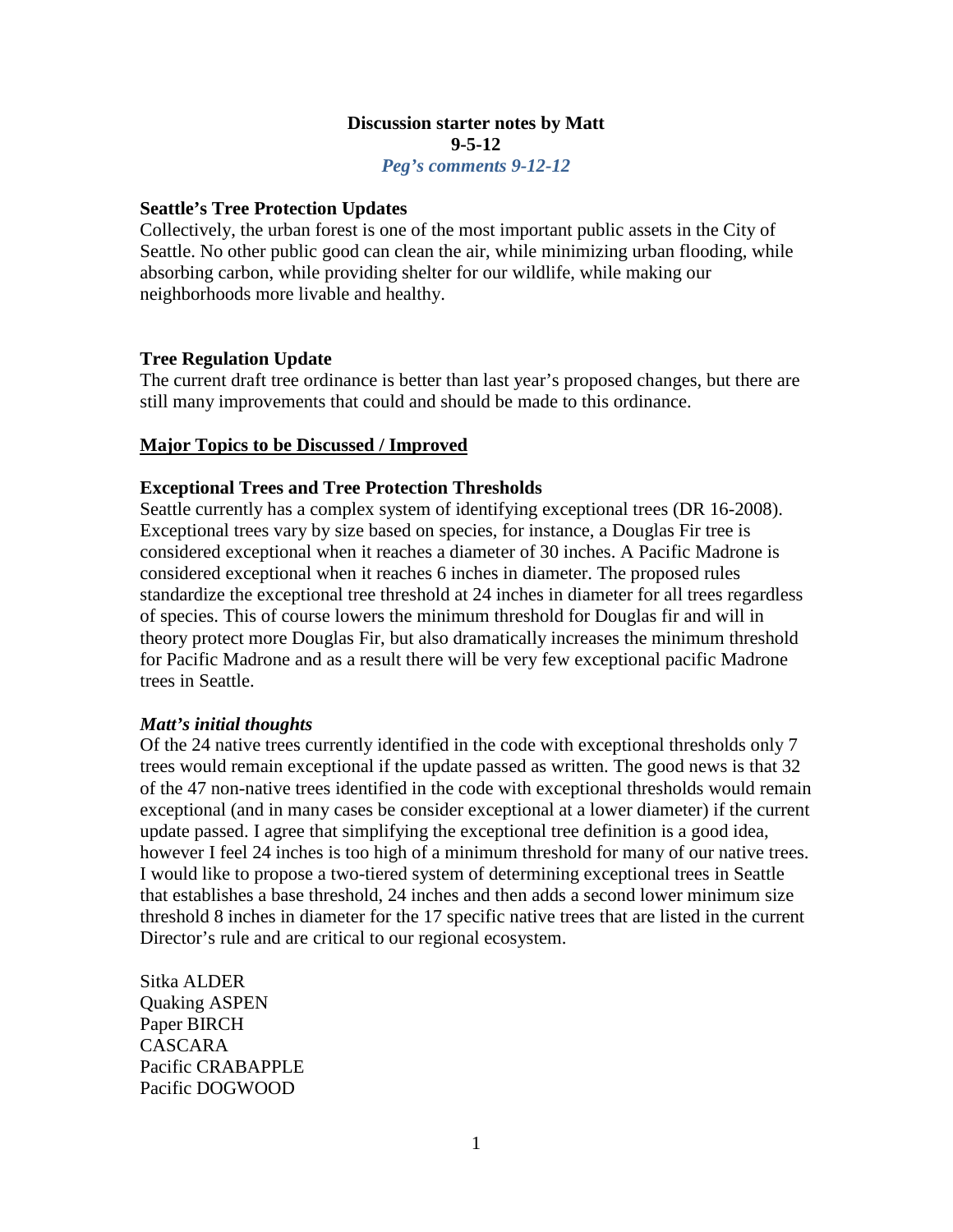Black HAWTHORN MADRONA Dwarf or Rocky Mountain MAPLE Vine MAPLE Oregon White or Garry Oak Lodgepole PINE Shore PINE Western SERVICEBERRY Sitka SPRUCE WILLOW (All native species) Pacific YEW

What is your definition of an exceptional tree?

*PS- I agree with the two tier system. Without seeing the actual data DPD used to make the 24 inch determination I am willing to accept it for Tier 1 with the caveat that the tree regulations should be reviewed in no more than 5 years. Tier 2 at the described 8 inches for species listed is ok. There will be some issues since these trees may be hard to identify by general public. Additional effort needed for education before we jump to punishment.*

What do you think is a good base threshold for determining exceptional trees?

Red Alder, Black Cottonwood and Bitter Cherry are never considered exceptional, do you agree?

### **Tree Removal and Recording Requirements**

One of the key improvements of the proposed tree ordinance is the additional of a tree removal recording system. In the current proposal (I think) to remove any tree over 24 inches in diameter you would be required to apply for a tree removal application.

### *Matt's Initial Thoughts*

I appreciate that the Department of Planning and Development has added the requirement of an application for tree removal, but again I feel the 24 inch threshold is too high of a minimum to effectively monitor the health, diversity and change of the urban forest over time and to ensure trees are removed safely by a qualified professional. Also, I unfortunately, cannot find anywhere in the draft ordinance where it explicitly says there is a permit requirement for lots not undergoing development. What section is it in, what did I miss?

Just like the exceptional tree piece I feel that the city would benefit from a two-tiered system. The first tier would essentially tell the city what you were planning doing and would not require arborist oversight. The second tier would be for larger trees that would need some city oversight to ensure safe removal. Oversight could be based on the amount of tree canopy cover on the lot and how it relates to the goals of the UFMP. If a site is below the goal of the UFMP the private land owner must either, not cut the tree, or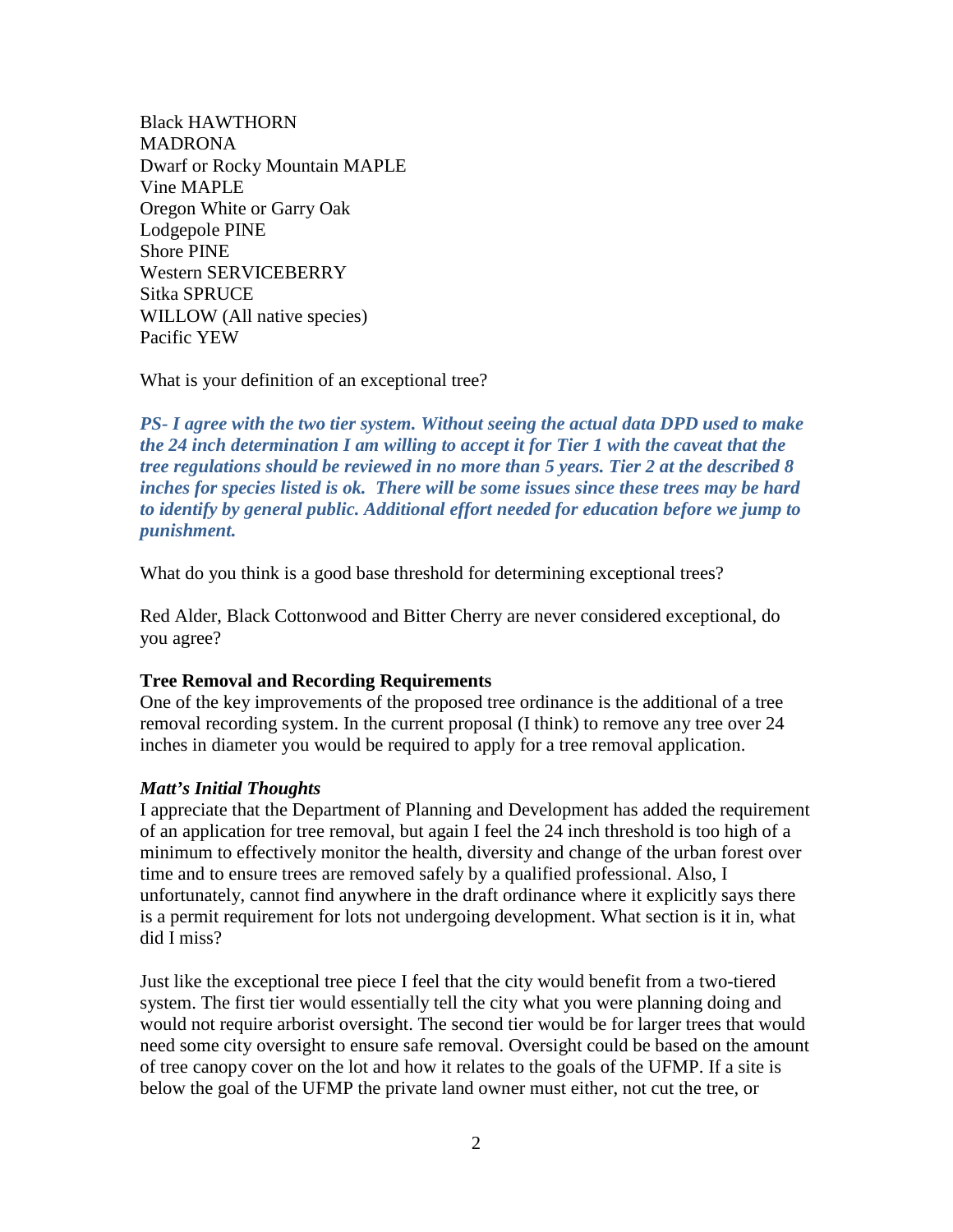ensure mitigations for the tree loss and a plan to achieve the tree canopy goal for that property. There could also be creative ways to achieve the tree canopy cover goals through tree banks or mitigation funds (fee in lieu). Both tiers would allow community groups like Seattle Audubon and the city to provide information to the homeowner to hopefully convince them to save the tree if possible.

Where should the two-tiered permit system split occur? Can we do an i-Tree query to determine where the most appropriate threshold diameter would fall?

*PS The concept of tiered removal is also interesting and would help educate on tree canopy. Tier 2 might reasonably start at 12 inches.*

### **Wildlife Habitat and Tree Groves**

The current Seattle tree ordinance has a provision for identifying and protecting tree groves but the new proposed ordinance removes any protection for groves.

#### *Matt's Initial Thoughts*

Groves are critical to wildlife and habitat and obviously I feel protections need to be put back in to protect groves. However, I also would like to see stronger provisions for identifying and protecting wildlife habitat in general. Greenbelts, wildlife corridors, riparian areas are all vital to our quality of life and our urban wildlife. Many of these elements do get protected under the Environmental Critical Areas Ordinances, but I feel we need top be more explicit in what we want to protect and why.

How can we best protect tree groves? What is your definition of a tree grove?

*PS What about a threshold that would look at groves on parcels at 20000 sf and greater. This would take the concern for groves to the larger parcel developments.* 

*Definition five or more trees at 8 inches or greater.*

*If removal requested then mitigation at 4:1.*

#### **Tree Mitigation and Mitigation Funding**

One of the weakest and least defined elements of the proposed ordinance is how do we mitigate for the inevitable loss of trees? There is a 50% fee in lieu opportunity for SF homeowners to meet their post development tree density credits, but nowhere in the ordinance is there mention of how to mitigate for tree cutting, especially of the trees that have been identified as exceptional.

### *Matt's Initial Thoughts*

I agree with the DPD that we cannot make a private homeowner plant trees on their property as mitigation for cutting trees. Simply put, if a homeowner does not want a tree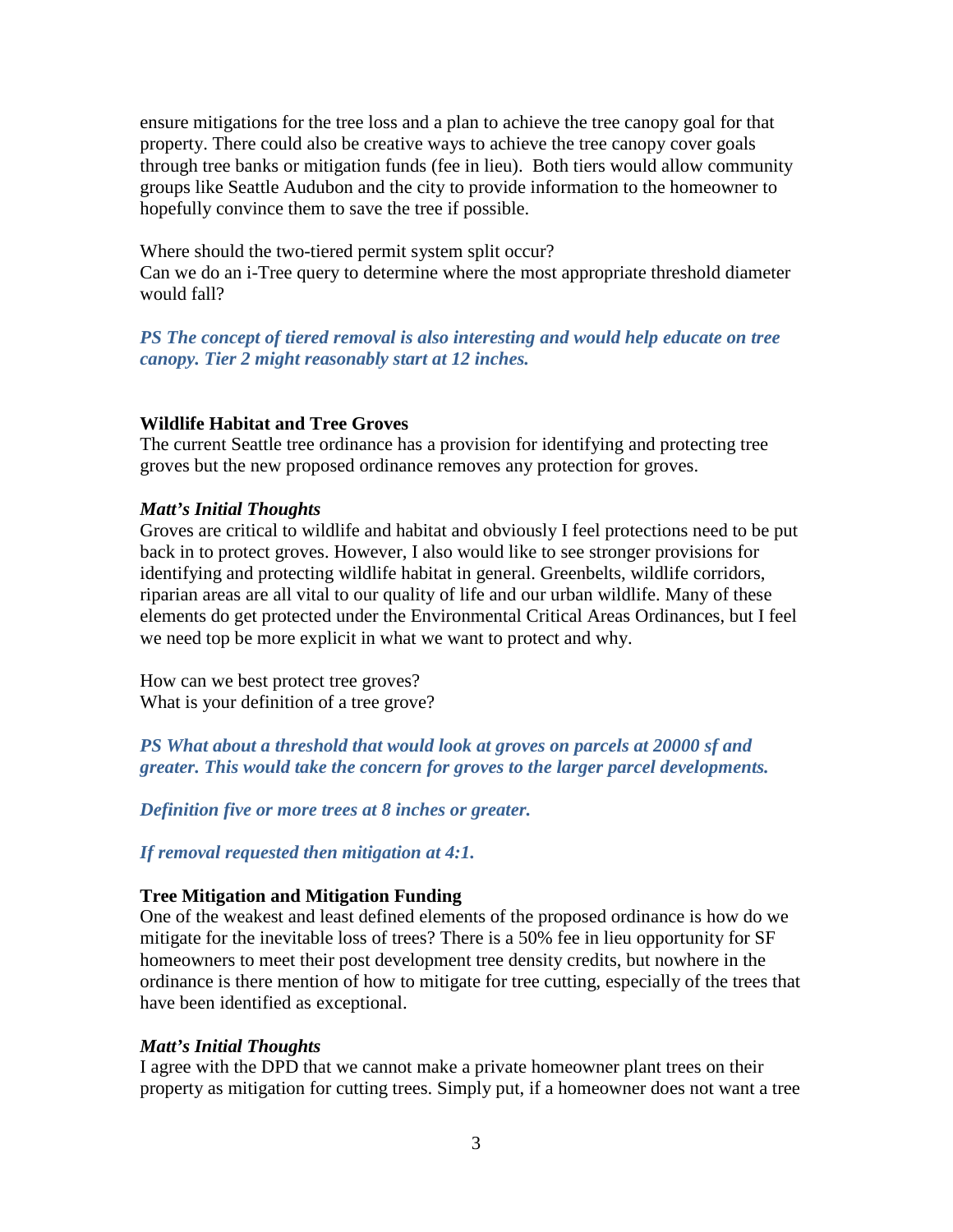they will let it die. However, this does not mean we cannot create a tree mitigation fund or come up with other creative ways to ensure no net loss of tree canopy. I propose the creation of at least two tree mitigation funds. One focused on maintenance of our urban forest (using the existing Green Seattle Partnership program) and one dedicated to planting new trees (using the existing Trees for Neighborhoods program). There has also been some discussion that SF homeowners who already have significant tree canopy (>33%) might take a greater share of burden in protecting trees. Mitigation should take into account the current tree canopy cover on the lot. I would propose that in residential context if the lot is above 33% tree canopy cover and removing the tree would not lower the canopy cover below 33% then there is no mitigation required. If the lot is below 33% or cutting the tree would lower the lot below 33% then there would need to be mitigation in the following manner

- 1:1 diameter replacement for non-exceptional trees in SF lots not under going development.
- 2:1 diameter replacement for exceptional trees in SF lots not under going development.

Also, in all circumstances I would propose the following mitigation

- 4:1 replacement for tree groves and exceptional conifer trees in all circumstances, development or non-development, and is not tied to the tree canopy cover goals because of the high value of the trees and scarcity of the tree asset under threat.
- Fee in Lieu is an alternative in all cases, but I am not sure DPD's \$200 a diameter inch is a good value, that would be \$4,800 for removing an exceptional 24 inch tree. I think I heard other City's charged \$300 a diameter inch, which obviously would make a 24" exceptional tree replacement cost \$7,200. Portland requires extra \$ for maintenance costs as well. Money for the three year establishment phase is probably a good idea.

What mitigation would you propose to ensure no net loss of trees? I would also propose that the mitigation funds be set up to support the Green Seattle Partnership and the Tree for Neighborhoods programs.

### *PS Mitigation*

*I agree with Matt on mitigation. I think the tie to Canopy goals is appropriate trigger. We should not punish those with more trees.*

*I think fee in lieu is a good approach but suggest* 

*-it gets revisited in not more than 5 years to build in adaptation.*

*- agree funds should split between the neighborhood tree fund and GSP. UFC needs to be stronger on funding and it is clear GSP has proven it deserves funding.*

*- Exceptional trees should have special fee in lieu- like double the valuey or use the ISA rating for value (however that takes \$\$ \$ for arborist evaluation – it is probably acceptable to use a multiplier for easier administration)*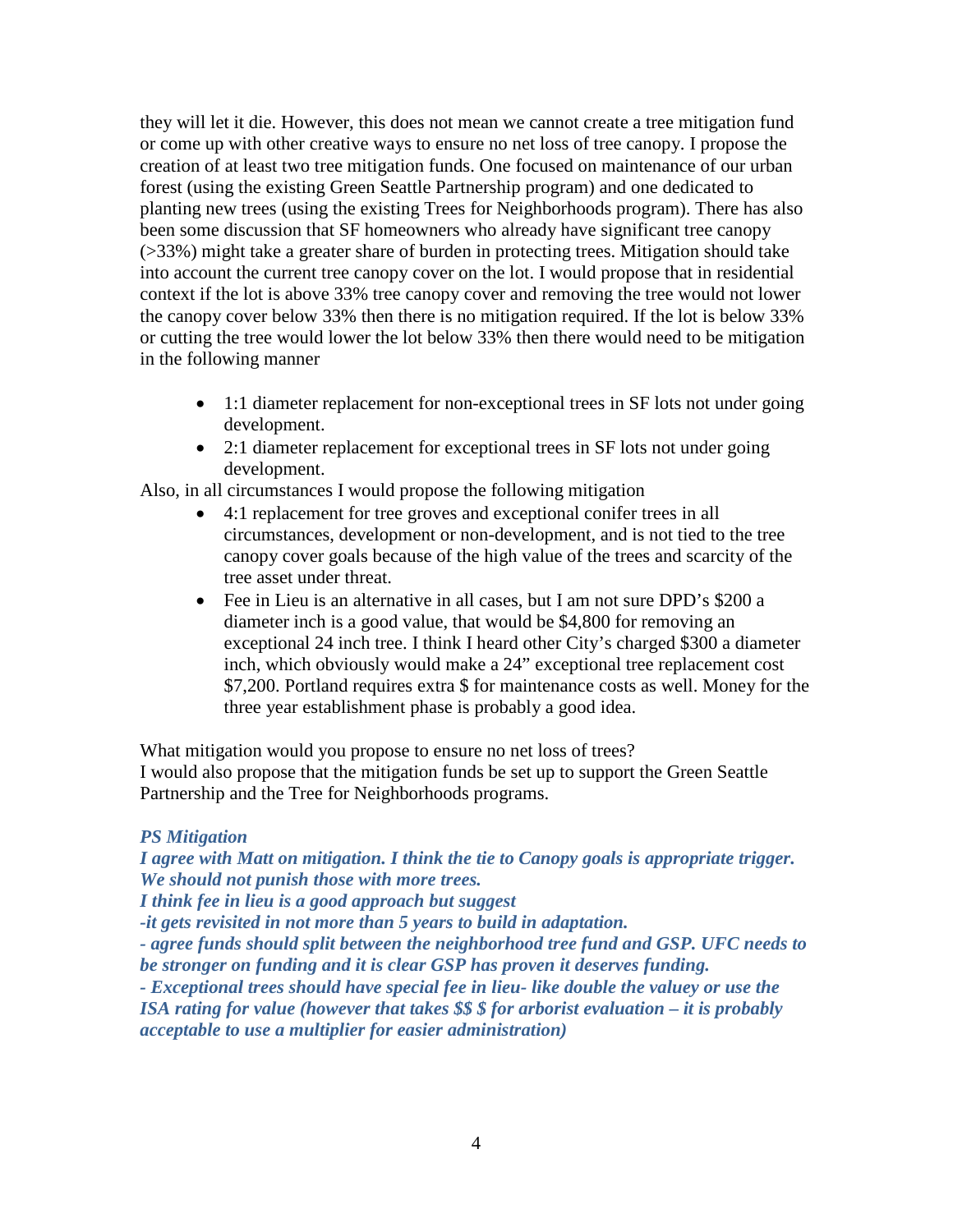The final issue is how the City would manage trees and is there a need for a single tree department. My personal view is that this is a complex issue (aren't they all?) and we need to not only study the issue but understand the alternatives/opportunities for different management scenarios. For this reason I personally feel it should not be part of the ordinance but a longer discussion with Council and Mayor once we get the Ordinance passed.

# *PS- I think we should list this in the UFMP for further study.*

# **Ordinance Review Page by Page**

The bottom line is that after reading this ordinance several times I have no clue if it will even get us close to our canopy goals. I think it would be good if Central staff conducts a serious of on-the-ground tests, like the one I did below for the tree credits to see what the effectiveness of this ordinance might be. Below are some of my questions / comments in a page for page analysis of the proposed ordinance.

*PS- My reaction is these regulations are not consistent with the UFMP canopy goals. Page 8- this wording implies meeting canopy goals but refers to existing condition at 26% so the mitigation would not reach the goal.*

Page 9, "Trees 24 inches in diameter or greater that could not be otherwise removed under Chapter 25.09 may not be removed as part of an issued building or grading permit unless:

- *Focuses on tree removal not retention*
- *Creates the checklist for developers if I want to remove the tree go down the list until I find the action that allows me to cut the tree*

Page 10, "1. the maximum lot coverage permitted on the site according to section 23.44.010 (35% of lots  $>= 5,000$  (1,750) OR 1,000 + 15% (1,450) of lot area for those <5,000. cannot be achieved without extending into the tree protection area, as determined in section 23.86.038 (tree dripline or formula, which ever is larger and there are allowances to reduce this min area); or"

- *Very complex statement, need to reference section 23.44 for lot coverage AND section 23.86 on what constitutes a tree protection area before you can even start to evaluate.*
- *23.44.010 is current unchanged code and 23.86.038 is new code in this update*
- *Another loop hole created in the document, you do not need to save the tree if you cannot get your lot coverage. Need to do an analysis on various lots in the city and various zoning to see exactly how many trees are going to be saved. After looking at 23.44 it appears this is only for SF lot coverage and the coverage's are not that bad (still more than ½ the lot in most cases will not be structures), but again we need the analysis to understand fully the city's situation.*
- *So all 24" inch trees on non SF development need to be saved unless it would result in a structure being less than 15' wide.*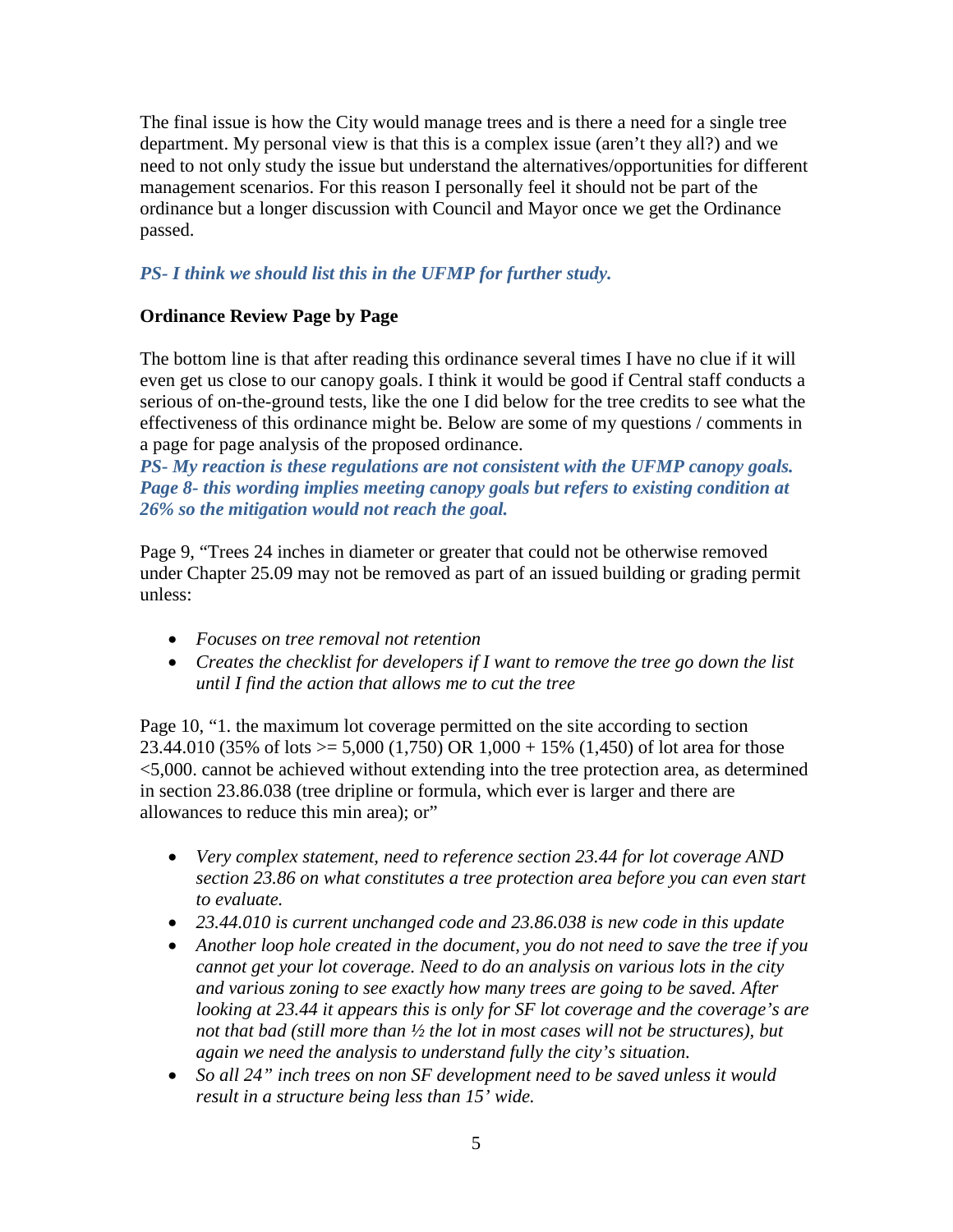Page 10: Tree Density "1. a tree density of one point per 200 square feet, excluding the first 2,000 square feet is required for any development: one or more new dwelling units, 4,000 new square feet of non-residential use and expanding surface parking by 20 parking spaces or more.

- *How does this standard credit system ensure the variable tree canopy cover goals stated in the UFMP?*
- At first glance there seems to be a large discrepancy from saving trees or planting *new trees. Seems like you have to plant way too many trees in a SF development situation, but if you save 1 large tree you don't have to plant any trees*
- *What alternatives to tree credits were explored?*
- *And does this standard truly apply to non-residential development*

# *PS – there appears to be a mistake in logic. Lets ask DPD*

Page 12: "the designated tree protection area shall remain undeveloped for the remainder of the life of the structure, and a permanent covenant stating this requirement shall be recorded with King County."

• *Good language*

# Page 12;

• *Add a number 7: If protected tree dies within 5 years of construction, developer will be responsible for replacement costs of a new tree and maintenance cost for three years to ensure new tree establishment.* 

# *PS yes*

# Page 13; Green factor

- *Different factors for different zoning, how can we tell if green factor will achieve the tree canopy cover goals we are trying to achieve*
- *I assume that the tree density requirement in the ordinance above does NOT apply if a developer decides to undertake green factor, but this is not explicit in the code. If a developer did green factor 100% with trees what would be the tree density most likely be?*

*PS- Honestly I think we need to let Green Factor settle or at least 3 years to give a chance to field test… the economy affected this – best to let it work through and then evaluate. We probably should tag this on the UFC agenda. Is there a reference to Green Factor review in the UFMP? If not there should be*

Page 18;

• *This is confusing, low rise and midrise have different green factor thresholds, but on page 18 it implies all development must meet a .30 green factor? Later industrial green factor is .30 as well.*